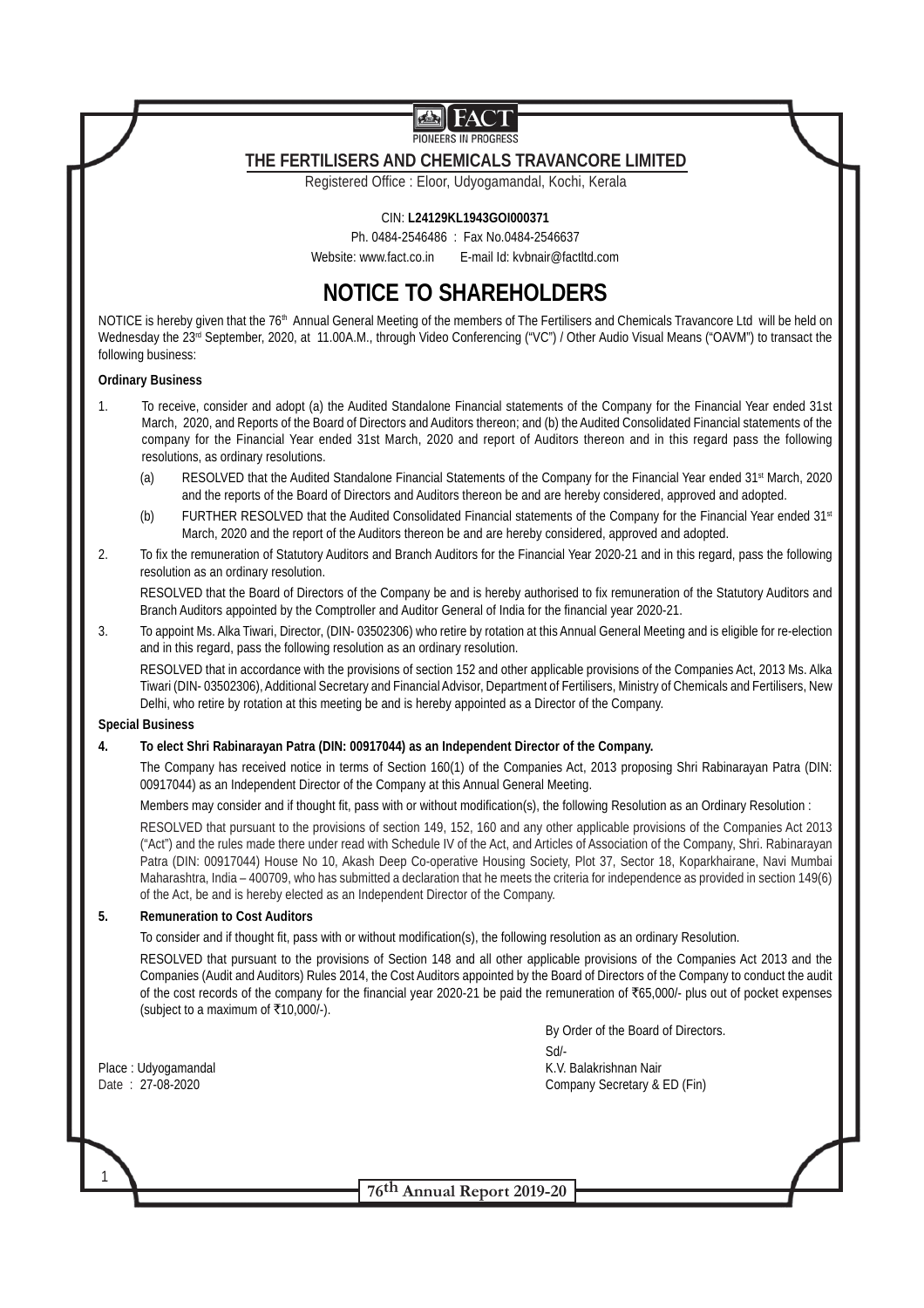PIONEERS IN PROGRESS

# **THE FERTILISERS AND CHEMICALS TRAVANCORE LIMITED**

Registered Office : Eloor, Udyogamandal, Kochi, Kerala

# **Notes:**

- 1. In view of the continuing Covid-19 pandemic, the Ministry of Corporate Affairs ("MCA") vide its circular dated May 5, 2020 read with circulars dated April 8, 2020 and April 13, 2020 (collectively referred to as "MCA Circulars") permitted holding of Annual General Meeting ("AGM") through VC / OAVM, without the physical presence of the Members at a common venue. In compliance with the provisions of the Companies Act, 2013 ("Act"), SEBI (Listing Obligations and Disclosure Requirements) Regulations, 2015 ("SEBI Listing Regulations") and MCA Circulars, the AGM of the Company is being held through VC / OAVM.
- 2. Pursuant to the provisions of Section 108 of the Companies Act, 2013 read with Rule 20 of the Companies (Management and Administration) Rules, 2014 (as amended) and Regulation 44 of SEBI (Listing Obligations & Disclosure Requirements) Regulations 2015 (as amended), and MCA Circulars dated April 08, 2020, April 13, 2020 and May 05, 2020 the Company is providing facility of remote e-voting to its Members in respect of the business to be transacted at the AGM. For this purpose, the Company has entered into an agreement with Central Depository Services (India) Limited (CDSL) for facilitating voting through electronic means, as the authorized e-Voting agency. The facility of casting votes by a member using remote e-voting as well as the e-voting system on the date of the AGM will be provided by CDSL.
- 3. The Members can join the AGM in the VC/OAVM mode 15 minutes before the time scheduled for commencement of the meeting. Members can also join within 15 minutes of the commencement of meeting. The facility of participation at the AGM through VC/OAVM will be made available to at least 1000 members on first come first served basis. This will not include large Shareholders (Shareholders holding 2% or more shareholding), Promoters, Institutional Investors, Directors, Key Managerial Personnel, the Chairpersons of the Audit Committee, Nomination and Remuneration Committee and Stakeholders Relationship Committee, Auditors etc. who are allowed to attend the AGM without restriction on account of first come first served basis.
- 4. The attendance of the Members attending the AGM through VC/OAVM will be counted for the purpose of ascertaining the quorum under Section 103 of the Companies Act, 2013.
- 5. Pursuant to MCA Circular No. 14/2020 dated April 08, 2020, the facility to appoint proxy to attend and cast vote for the members is not available for this AGM. However, in pursuance of Section 112 and Section 113 of the Companies Act, 2013, representatives of the members such as the President of India or the Governor of a State or body corporate can attend the AGM through VC/OAVM and cast their votes through e-voting.
- 6. In line with the Ministry of Corporate Affairs (MCA) Circular No. 17/2020 dated April 13, 2020, the Notice calling the AGM has been uploaded on the website of the Company at www.fact.co.in. The Notice can also be accessed from the websites of the Stock Exchange i.e. National Stock Exchange of India Limited at www.nseindia.com. The AGM Notice is also disseminated on the website of CDSL (agency for providing the Remote e-Voting facility and e-voting system during the AGM) at www.evotingindia.com.
- 7. Pursuant to the provisions of the Companies Act,2013, a Member entitled to attend and vote at the AGM is entitled to appoint a proxy to attend and vote on his/her behalf and the proxy need not be a Member of the Company. Since this AGM is being held pursuant to the MCA Circulars through VC / OAVM, physical attendance of Members has been dispensed with. Accordingly, the facility for appointment of proxies by the Members will not be available for the AGM and hence the Proxy Form and Attendance Slip are not annexed to this Notice.
- 8. The relative explanatory statement required under Section 102 of the Companies Act, 2013 is given separately.
- 9. Relevant documents referred to in the Notice are open for inspection by the members at the registered office of the Company on all working days (that is, except Sundays and Public Holidays) during business hours upto the date of the Meeting.
- 10. Members, who have not registered their e-mail IDs so far, are requested to register their e-mail IDs for receiving all communications from the Company electronically.
- 11. Institutional / Corporate Shareholders (i.e. other than individuals / HUF, NRI, etc.) are required to send a scanned copy (PDF/JPG Format) of its Board or governing body Resolution / Authorization etc., authorizing its representative to attend the AGM through VC / OAVM on its behalf and to vote through remote e-voting. The said Resolution / Authorization shall be sent to the Scrutinizer by email through its registered email address to, cfccohin@gmail.com.

As per Regulation 40 of SEBI Listing Regulations, as amended, securities of listed companies can be transferred only in dematerialized form with effect from, April 1, 2019, except in case of request received for transmission or transposition of securities. In view of this and to eliminate all risks associated with physical shares and for ease of portfolio management, members holding shares in physical form are requested to consider converting their holdings to dematerialized form. Members can contact Company's Registrars and Share Transfer Agents, M/s. BgSE Financials Ltd ("BgSE"),for assistance in this regard. Address of RTA is as follows

# **M/s. BgSE Financials Ltd,**

2

Registrars and Share Transfer Agents, Stock Exchange Towers, No.51, 1st Cross, J.C.Road, Bangalore – 560 027.

**76th Annual Report 2019-20**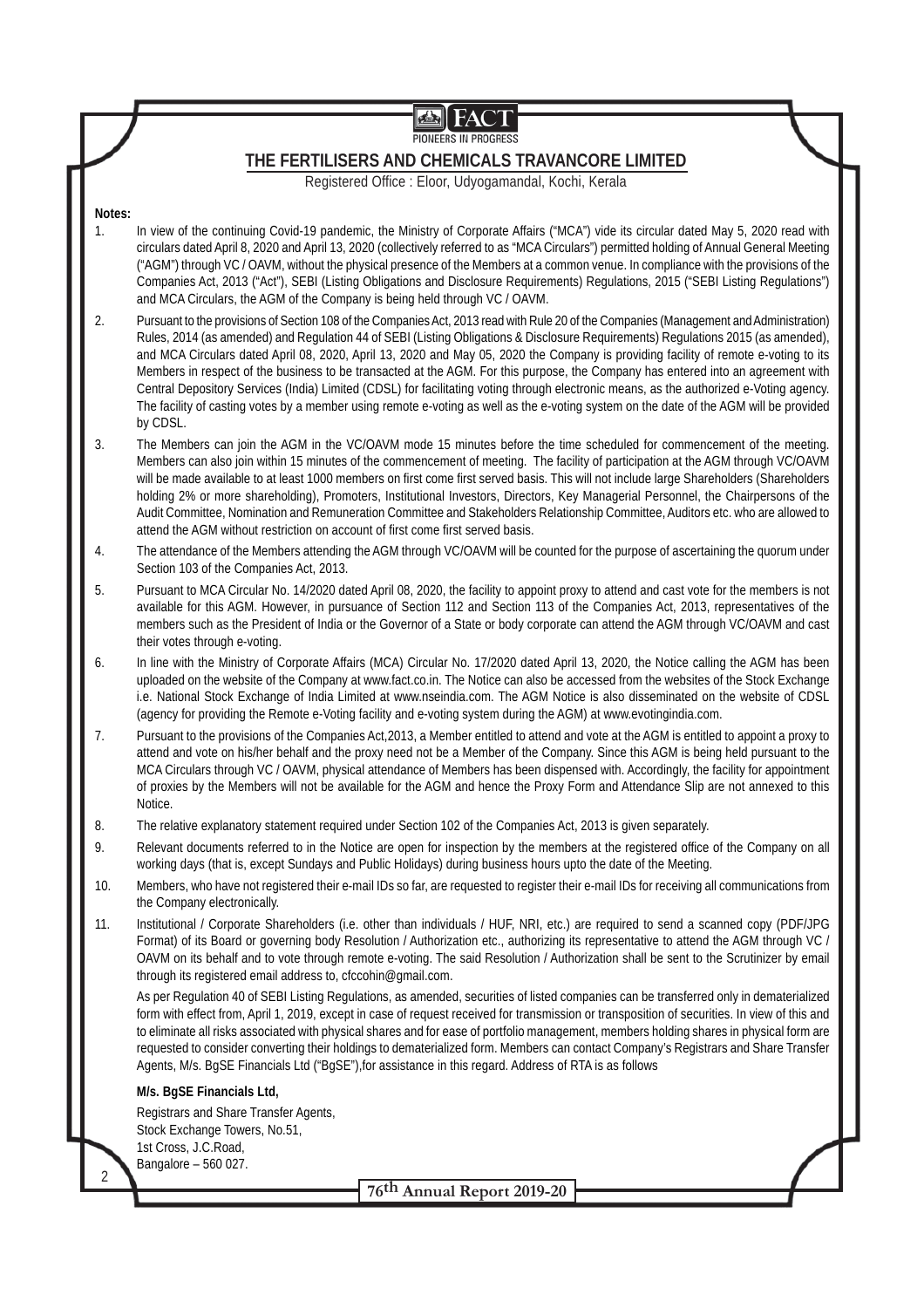|        | <b>FACT</b><br>✍<br>PIONEERS IN PROGRESS                                                                                                                                                                                                                                                                                                                                                                                                                                                                                                              |  |  |  |  |
|--------|-------------------------------------------------------------------------------------------------------------------------------------------------------------------------------------------------------------------------------------------------------------------------------------------------------------------------------------------------------------------------------------------------------------------------------------------------------------------------------------------------------------------------------------------------------|--|--|--|--|
|        | THE FERTILISERS AND CHEMICALS TRAVANCORE LIMITED<br>Registered Office : Eloor, Udyogamandal, Kochi, Kerala                                                                                                                                                                                                                                                                                                                                                                                                                                            |  |  |  |  |
| 12.    | To support the 'Green Initiative', Members who have not yet registered their email addresses are requested to register the same with<br>their DPs in case the shares are held by them in electronic form and with BgSE in case the shares are held by them in physical form.                                                                                                                                                                                                                                                                          |  |  |  |  |
| 13.    | Members are requested to intimate changes, if any, pertaining to their name, postal address, email address, telephone/mobile numbers,<br>Permanent Account Number (PAN), mandates, nominations, power of attorney, bank details such as, name of the bank and branch<br>details, bank account number, MICR code, IFSC code, etc., to their DPs in case the shares are held by them in electronic form and to<br>BgSE in case the shares are held by them in physical form.                                                                            |  |  |  |  |
| 14.    | As per the provisions of Section 72 of the Companies Act, 2013, the facility for making nomination is available for the Members in respect<br>of the shares held by them. Members who have not yet registered their nomination are requested to register the same by submitting<br>Form No. SH-13. Members are requested to submit the said details to their DP in case the shares are held by them in electronic form and<br>to BqSE in case the shares are held in physical form.                                                                   |  |  |  |  |
| 15.    | Members holding shares in physical form, in identical order of names, in more than one folio are requested to send to BgSE, the details<br>of such folios together with the share certificates for consolidating their holdings in one folio. A consolidated share certificate will be<br>issued to such Members after making requisite changes.                                                                                                                                                                                                      |  |  |  |  |
| 16.    | In case of joint holders, the Member whose name appears as the first holder in the order of names as per the Register of Members of the<br>Company will be entitled to vote at the AGM.                                                                                                                                                                                                                                                                                                                                                               |  |  |  |  |
| 17.    | Members seeking any information with regard to the accounts or any matter to be placed at the AGM, are requested to write to the<br>Company on or before 15th September, 2020 through email on kvbnair@factItd.com. The same will be replied by the Company suitably.                                                                                                                                                                                                                                                                                 |  |  |  |  |
| 18.    | In compliance with the aforesaid MCA Circulars and SEBI Circular dated May 12, 2020, Notice of the AGM along with the Annual Report<br>2019-20 is being sent only through electronic mode to those Members whose email addresses are registered with the Company/<br>Depositories. Members may note that the Notice and Annual Report 2019-20 will also be available on the Company's website www.fact.co.in,<br>website of the National Stock Exchange of India Limited at www.nseindia.com, and on the website of CDSLhttps://www.evotingindia.com, |  |  |  |  |
| 19.    | Members attending the AGM through VC / OAVM shall be counted for the purpose of reckoning the quorum under Section 103 of the Act.                                                                                                                                                                                                                                                                                                                                                                                                                    |  |  |  |  |
| 20.    | Since the AGM will be held through VC / OAVM, the Route Map is not annexed in this Notice.                                                                                                                                                                                                                                                                                                                                                                                                                                                            |  |  |  |  |
| 21.    | Instructions for e-voting and joining the AGM are as follows:                                                                                                                                                                                                                                                                                                                                                                                                                                                                                         |  |  |  |  |
|        | THE INSTRUCTIONS FOR SHAREHOLDRES FOR REMOTE E-VOTING:                                                                                                                                                                                                                                                                                                                                                                                                                                                                                                |  |  |  |  |
| (i)    | The voting period begins on 20-09-2020 at 09.00 AM and ends on 22-09-2020 at 05.00 PM. During this period shareholders' of the<br>Company, holding Shares either in physical form or in dematerialized form, as on the cut-off date (record date) of 17-09-2020 may cast<br>their vote electronically. The e-voting module shall be disabled by CDSL for voting thereafter.                                                                                                                                                                           |  |  |  |  |
| (ii)   | The Board of Directors of the Company has appointed Shri M.C. Sajumon, Practising Company Secretary, Littonia Cottage, M.A.<br>Balakrishnan Road, Kochi-682018, as Scrutiniser to scrutinise the remote e-voting in a fair and transparent manner and they have<br>communicated their willingness to be appointed and will be available for the said purpose.                                                                                                                                                                                         |  |  |  |  |
| (iii)  | Shareholders who have already voted prior to the meeting date would not be entitled to vote at the time of meeting.                                                                                                                                                                                                                                                                                                                                                                                                                                   |  |  |  |  |
| (iv)   | The shareholders should log on to the e-voting website www.evotingindia.com.                                                                                                                                                                                                                                                                                                                                                                                                                                                                          |  |  |  |  |
| (v)    | Click on "Shareholders" module.                                                                                                                                                                                                                                                                                                                                                                                                                                                                                                                       |  |  |  |  |
| (vi)   | Now enter your User ID                                                                                                                                                                                                                                                                                                                                                                                                                                                                                                                                |  |  |  |  |
|        | For CDSL: 16 digits beneficiary ID,<br>a.                                                                                                                                                                                                                                                                                                                                                                                                                                                                                                             |  |  |  |  |
|        | For NSDL: 8 Character DP ID followed by 8 Digits Client ID,<br>b.                                                                                                                                                                                                                                                                                                                                                                                                                                                                                     |  |  |  |  |
|        | Shareholders holding shares in Physical Form should enter Folio Number registered with the Company.<br>C.                                                                                                                                                                                                                                                                                                                                                                                                                                             |  |  |  |  |
| (vii)  | Next enter the Image Verification as displayed and Click on Login.                                                                                                                                                                                                                                                                                                                                                                                                                                                                                    |  |  |  |  |
| (viii) | If you are holding shares in demat form and had logged on to www.evotingindia.com and voted on an earlier e-voting of any company,<br>then your existing password is to be used.                                                                                                                                                                                                                                                                                                                                                                      |  |  |  |  |
| (ix)   | If you are a first time user follow the steps given below:                                                                                                                                                                                                                                                                                                                                                                                                                                                                                            |  |  |  |  |
|        |                                                                                                                                                                                                                                                                                                                                                                                                                                                                                                                                                       |  |  |  |  |
| 3      | 76 <sup>th</sup> Annual Report 2019-20                                                                                                                                                                                                                                                                                                                                                                                                                                                                                                                |  |  |  |  |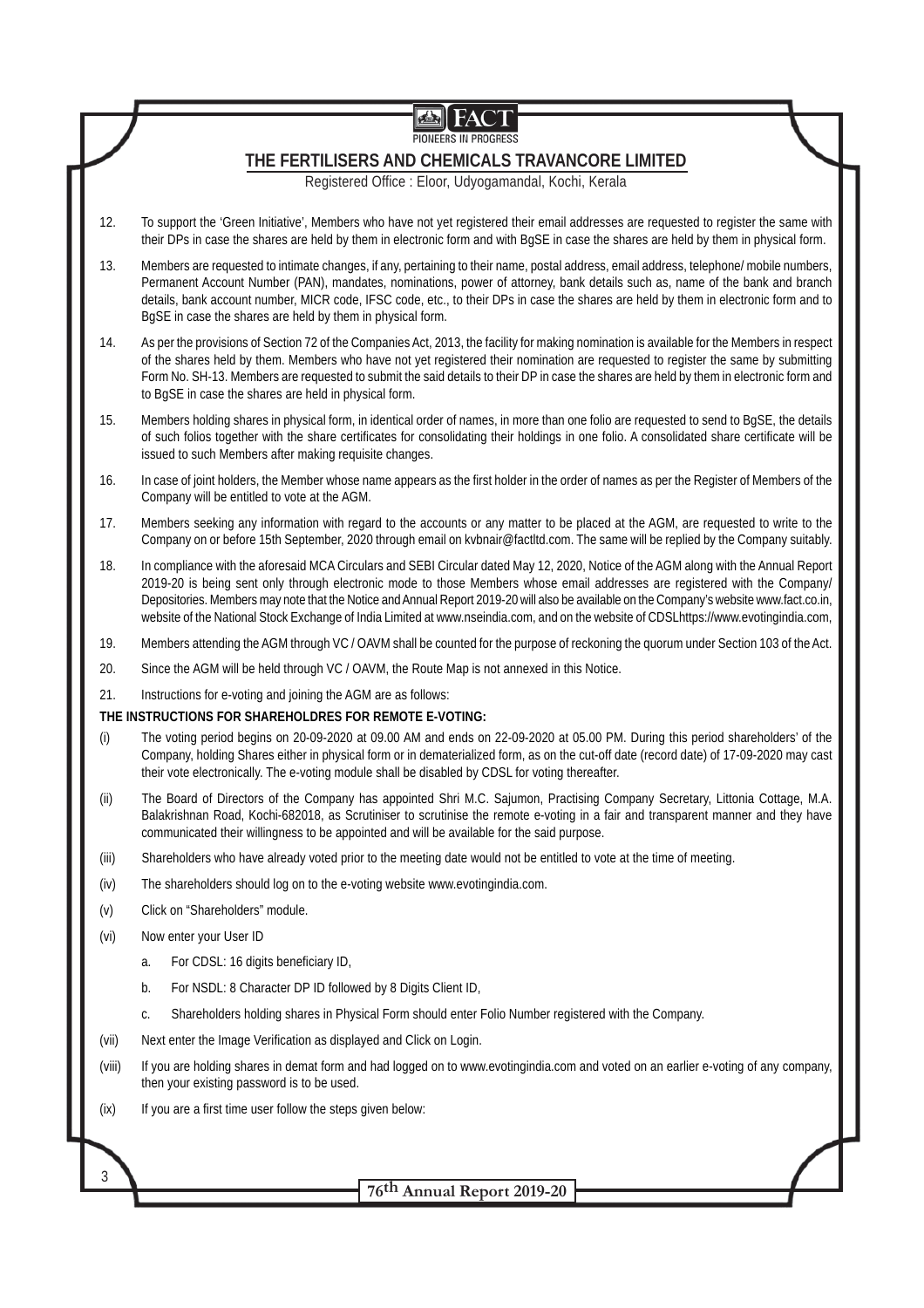|                                                                                                                                                                                                                                                                                                                                                                                                                                                                                                                                                                                                                                                                                               |                                                                                                                                                                                                                                                                                                                                                                                                                                                                | PIONEERS IN PROGRESS                                                                                                                                                                                                                                                         |  |  |  |  |
|-----------------------------------------------------------------------------------------------------------------------------------------------------------------------------------------------------------------------------------------------------------------------------------------------------------------------------------------------------------------------------------------------------------------------------------------------------------------------------------------------------------------------------------------------------------------------------------------------------------------------------------------------------------------------------------------------|----------------------------------------------------------------------------------------------------------------------------------------------------------------------------------------------------------------------------------------------------------------------------------------------------------------------------------------------------------------------------------------------------------------------------------------------------------------|------------------------------------------------------------------------------------------------------------------------------------------------------------------------------------------------------------------------------------------------------------------------------|--|--|--|--|
|                                                                                                                                                                                                                                                                                                                                                                                                                                                                                                                                                                                                                                                                                               |                                                                                                                                                                                                                                                                                                                                                                                                                                                                | THE FERTILISERS AND CHEMICALS TRAVANCORE LIMITED                                                                                                                                                                                                                             |  |  |  |  |
|                                                                                                                                                                                                                                                                                                                                                                                                                                                                                                                                                                                                                                                                                               |                                                                                                                                                                                                                                                                                                                                                                                                                                                                | Registered Office : Eloor, Udyogamandal, Kochi, Kerala                                                                                                                                                                                                                       |  |  |  |  |
|                                                                                                                                                                                                                                                                                                                                                                                                                                                                                                                                                                                                                                                                                               |                                                                                                                                                                                                                                                                                                                                                                                                                                                                | For Shareholders holding shares in Demat Form and Physical Form                                                                                                                                                                                                              |  |  |  |  |
| PAN                                                                                                                                                                                                                                                                                                                                                                                                                                                                                                                                                                                                                                                                                           |                                                                                                                                                                                                                                                                                                                                                                                                                                                                | Enter your 10 digit alpha-numeric PAN issued by Income Tax Department (Applicable for both demat shareholders as<br>well as physical shareholders).                                                                                                                          |  |  |  |  |
|                                                                                                                                                                                                                                                                                                                                                                                                                                                                                                                                                                                                                                                                                               |                                                                                                                                                                                                                                                                                                                                                                                                                                                                | Shareholders who have not updated their PAN with the Company/Depository Participant are requested to use<br>the sequence number sent by Company/RTA or contact Company/RTA.                                                                                                  |  |  |  |  |
|                                                                                                                                                                                                                                                                                                                                                                                                                                                                                                                                                                                                                                                                                               | Dividend<br><b>Bank Details</b>                                                                                                                                                                                                                                                                                                                                                                                                                                | Enter the Dividend Bank Details or Date of Birth (in dd/mm/yyyy format) as recorded in your demat account or in the<br>company records in order to login.                                                                                                                    |  |  |  |  |
|                                                                                                                                                                                                                                                                                                                                                                                                                                                                                                                                                                                                                                                                                               | OR Date of<br>Birth (DOB)                                                                                                                                                                                                                                                                                                                                                                                                                                      | If both the details are not recorded with the depository or company please enter the member id / folio number in<br>$\bullet$<br>the Dividend Bank details field as mentioned in instruction (v).                                                                            |  |  |  |  |
| (x)                                                                                                                                                                                                                                                                                                                                                                                                                                                                                                                                                                                                                                                                                           |                                                                                                                                                                                                                                                                                                                                                                                                                                                                | After entering these details appropriately, click on "SUBMIT" tab.                                                                                                                                                                                                           |  |  |  |  |
| Shareholders holding shares in physical form will then directly reach the Company selection screen. However, shareholders holding<br>(x <sub>i</sub> )<br>shares in demat form will now reach 'Password Creation' menu wherein they are required to mandatorily enter their login password in the<br>new password field. Kindly note that this password is also to be used by the demat holders for voting for resolutions of any other company<br>on which they are eligible to vote, provided that company opts for e-voting through CDSL platform. It is strongly recommended not to<br>share your password with any other person and take utmost care to keep your password confidential. |                                                                                                                                                                                                                                                                                                                                                                                                                                                                |                                                                                                                                                                                                                                                                              |  |  |  |  |
| (xii)                                                                                                                                                                                                                                                                                                                                                                                                                                                                                                                                                                                                                                                                                         |                                                                                                                                                                                                                                                                                                                                                                                                                                                                | For shareholders holding shares in physical form, the details can be used only for e-voting on the resolutions contained in this Notice.                                                                                                                                     |  |  |  |  |
| (xiii)                                                                                                                                                                                                                                                                                                                                                                                                                                                                                                                                                                                                                                                                                        |                                                                                                                                                                                                                                                                                                                                                                                                                                                                | Click on the EVSN for the relevant Company (The Fertilisers and Chemicals Travancore Limited) on which you choose to vote.                                                                                                                                                   |  |  |  |  |
| (xiv)                                                                                                                                                                                                                                                                                                                                                                                                                                                                                                                                                                                                                                                                                         |                                                                                                                                                                                                                                                                                                                                                                                                                                                                | On the voting page, you will see "RESOLUTION DESCRIPTION" and against the same the option "YES/NO" for voting. Select the option<br>YES or NO as desired. The option YES implies that you assent to the Resolution and option NO implies that you dissent to the Resolution. |  |  |  |  |
| (xv)                                                                                                                                                                                                                                                                                                                                                                                                                                                                                                                                                                                                                                                                                          |                                                                                                                                                                                                                                                                                                                                                                                                                                                                | Click on the "RESOLUTIONS FILE LINK" if you wish to view the entire Resolution details.                                                                                                                                                                                      |  |  |  |  |
| After selecting the resolution you have decided to vote on, click on "SUBMIT". A confirmation box will be displayed. If you wish to confirm<br>(xvi)<br>your vote, click on "OK", else to change your vote, click on "CANCEL" and accordingly modify your vote.                                                                                                                                                                                                                                                                                                                                                                                                                               |                                                                                                                                                                                                                                                                                                                                                                                                                                                                |                                                                                                                                                                                                                                                                              |  |  |  |  |
| (xvii)                                                                                                                                                                                                                                                                                                                                                                                                                                                                                                                                                                                                                                                                                        | Once you "CONFIRM" your vote on the resolution, you will not be allowed to modify your vote.                                                                                                                                                                                                                                                                                                                                                                   |                                                                                                                                                                                                                                                                              |  |  |  |  |
| (xviii)                                                                                                                                                                                                                                                                                                                                                                                                                                                                                                                                                                                                                                                                                       |                                                                                                                                                                                                                                                                                                                                                                                                                                                                | You can also take a print of the votes cast by clicking on "Click here to print" option on the Voting page.                                                                                                                                                                  |  |  |  |  |
| (xix)                                                                                                                                                                                                                                                                                                                                                                                                                                                                                                                                                                                                                                                                                         | If a demat account holder has forgotten the login password then Enter the User ID and the image verification code and click on Forgot<br>Password & enter the details as prompted by the system.                                                                                                                                                                                                                                                               |                                                                                                                                                                                                                                                                              |  |  |  |  |
| (xx)                                                                                                                                                                                                                                                                                                                                                                                                                                                                                                                                                                                                                                                                                          | Shareholders can also cast their vote using CDSL's mobile app "m-Voting". The m-Voting app can be downloaded from respective Store.<br>Please follow the instructions as prompted by the mobile app while Remote Voting on your mobile.                                                                                                                                                                                                                        |                                                                                                                                                                                                                                                                              |  |  |  |  |
|                                                                                                                                                                                                                                                                                                                                                                                                                                                                                                                                                                                                                                                                                               |                                                                                                                                                                                                                                                                                                                                                                                                                                                                | PROCESS FOR THOSE SHAREHOLDERS WHOSE EMAIL ADDRESSES ARE NOT REGISTERED WITH THE DEPOSITORIES FOR<br>OBTAINING LOGIN CREDENTIALS FOR E-VOTING FOR THE RESOLUTIONS PROPOSED IN THIS NOTICE:                                                                                   |  |  |  |  |
| 1.                                                                                                                                                                                                                                                                                                                                                                                                                                                                                                                                                                                                                                                                                            | For Physical shareholders- please provide necessary details like Folio No., Name of shareholder, scanned copy of the share certificate<br>(front and back), PAN (self attested scanned copy of PAN card), AADHAR (self attested scanned copy of Aadhar Card) by email to                                                                                                                                                                                       |                                                                                                                                                                                                                                                                              |  |  |  |  |
| 2.                                                                                                                                                                                                                                                                                                                                                                                                                                                                                                                                                                                                                                                                                            | Company / RTA email id kvbnair@factltd.com / cs_rta@bfsl.co.in<br>For Demat shareholders, please provide Demat account details (CDSL-16 digit beneficiary ID or NSDL-16 digit DPID + CLID), Name,<br>client master or copy of Consolidated Account statement, PAN (self attested scanned copy of PAN card), AADHAR (self attested scanned                                                                                                                      |                                                                                                                                                                                                                                                                              |  |  |  |  |
|                                                                                                                                                                                                                                                                                                                                                                                                                                                                                                                                                                                                                                                                                               |                                                                                                                                                                                                                                                                                                                                                                                                                                                                | copy of Aadhar Card) to Company/RTA email id kvbnair@factltd.com / cs_rta@bfsl.co.in<br>The company/RTA shall co-ordinate with CDSL and provide the login credentials to the above mentioned shareholders.                                                                   |  |  |  |  |
| 3.<br>INSTRUCTIONS FOR SHAREHOLDERS ATTENDING THE AGM THROUGH VC/OAVM:<br>Shareholders will be provided with a facility to attend the AGMthrough VC/OAVM through the CDSL e-Voting system. Shareholders may<br>1.                                                                                                                                                                                                                                                                                                                                                                                                                                                                             |                                                                                                                                                                                                                                                                                                                                                                                                                                                                |                                                                                                                                                                                                                                                                              |  |  |  |  |
|                                                                                                                                                                                                                                                                                                                                                                                                                                                                                                                                                                                                                                                                                               |                                                                                                                                                                                                                                                                                                                                                                                                                                                                |                                                                                                                                                                                                                                                                              |  |  |  |  |
| Shareholders are encouraged to join the Meeting through Laptops / IPads for better experience.<br>2.<br>3.<br>Further shareholders will be required to allow Camera and use Internet with a good speed to avoid any disturbance during the meeting.                                                                                                                                                                                                                                                                                                                                                                                                                                           |                                                                                                                                                                                                                                                                                                                                                                                                                                                                |                                                                                                                                                                                                                                                                              |  |  |  |  |
| 4.                                                                                                                                                                                                                                                                                                                                                                                                                                                                                                                                                                                                                                                                                            | Please note that Participants connecting from Mobile Devices or Tablets or through Laptop connecting via Mobile Hotspot may experience<br>Audio/Video loss due to Fluctuation in their respective network. It is therefore recommended to use Stable Wi-Fi or LAN Connection to                                                                                                                                                                                |                                                                                                                                                                                                                                                                              |  |  |  |  |
| 5.                                                                                                                                                                                                                                                                                                                                                                                                                                                                                                                                                                                                                                                                                            | mitigate any kind of aforesaid glitches.<br>Shareholders who would like to express their views/ask questions during the meeting may register themselves as a speaker by sending<br>their request in advance atleast two days prior to meeting mentioning their name, demat account number/folio number, email id, mobile<br>number at kvbnair@factltd.com. The shareholders who do not wish to speak during the AGM but have queries may send their queries in |                                                                                                                                                                                                                                                                              |  |  |  |  |
| advance two days prior to meeting mentioning their name, demat account number/folio number, email id, mobile number at<br>kvbnair@factltd.com. These queries will be replied to by the company suitably by email.                                                                                                                                                                                                                                                                                                                                                                                                                                                                             |                                                                                                                                                                                                                                                                                                                                                                                                                                                                |                                                                                                                                                                                                                                                                              |  |  |  |  |
| 4                                                                                                                                                                                                                                                                                                                                                                                                                                                                                                                                                                                                                                                                                             |                                                                                                                                                                                                                                                                                                                                                                                                                                                                | 76 <sup>th</sup> Annual Report 2019-20                                                                                                                                                                                                                                       |  |  |  |  |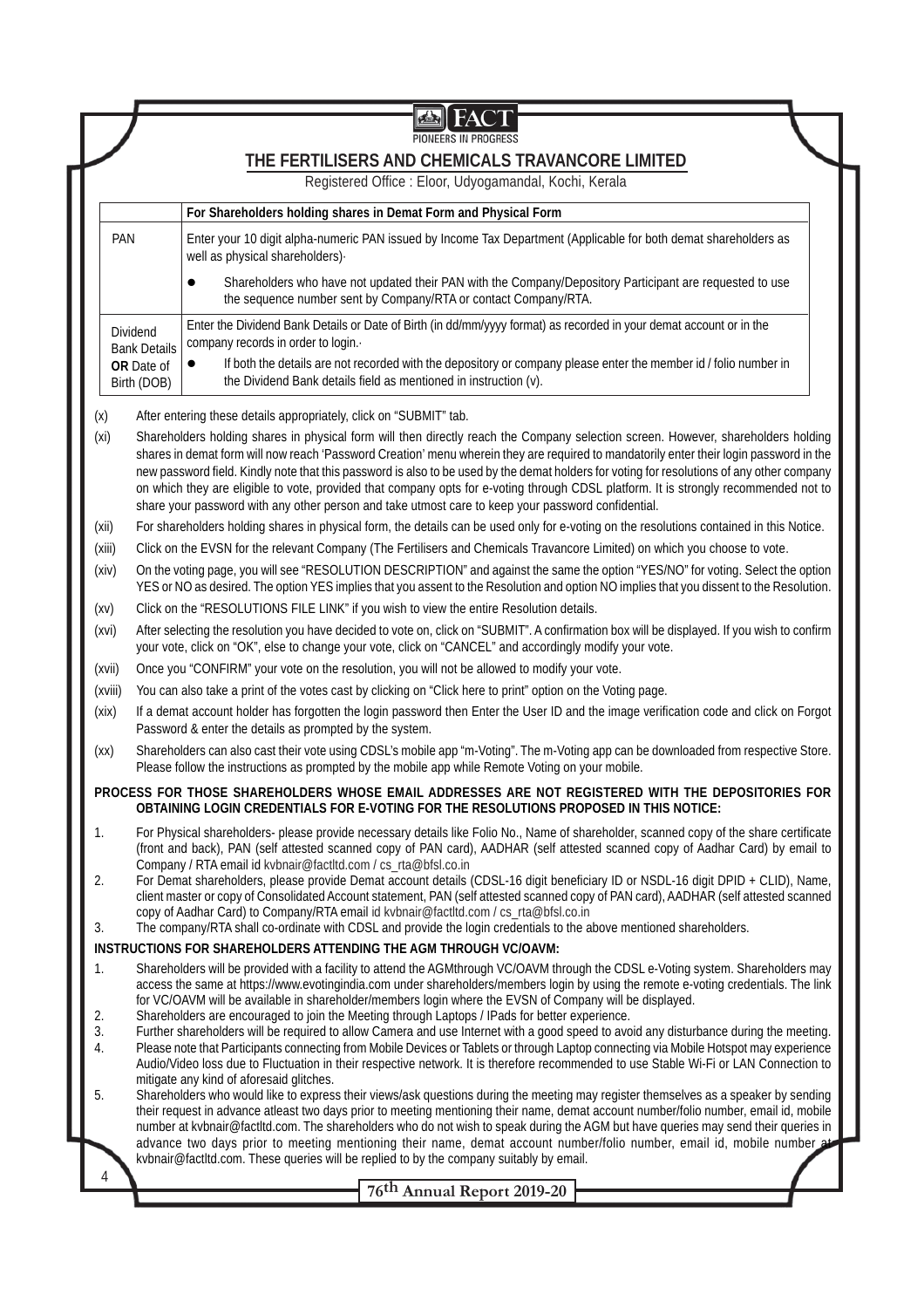| 画                                                                                                                                                                                                                                                                                                                                                                                                                                                                                                                                                                                                                                                                                                                                                                                                                                                                                                                                                                                                                                                                                                                                                           |  |  |  |  |
|-------------------------------------------------------------------------------------------------------------------------------------------------------------------------------------------------------------------------------------------------------------------------------------------------------------------------------------------------------------------------------------------------------------------------------------------------------------------------------------------------------------------------------------------------------------------------------------------------------------------------------------------------------------------------------------------------------------------------------------------------------------------------------------------------------------------------------------------------------------------------------------------------------------------------------------------------------------------------------------------------------------------------------------------------------------------------------------------------------------------------------------------------------------|--|--|--|--|
| PIONEERS IN PROGRESS                                                                                                                                                                                                                                                                                                                                                                                                                                                                                                                                                                                                                                                                                                                                                                                                                                                                                                                                                                                                                                                                                                                                        |  |  |  |  |
| THE FERTILISERS AND CHEMICALS TRAVANCORE LIMITED                                                                                                                                                                                                                                                                                                                                                                                                                                                                                                                                                                                                                                                                                                                                                                                                                                                                                                                                                                                                                                                                                                            |  |  |  |  |
| Registered Office : Eloor, Udyogamandal, Kochi, Kerala                                                                                                                                                                                                                                                                                                                                                                                                                                                                                                                                                                                                                                                                                                                                                                                                                                                                                                                                                                                                                                                                                                      |  |  |  |  |
| Those shareholders who have registered themselves as a speaker will only be allowed to express their views/ask questions during the<br>6.<br>meeting.                                                                                                                                                                                                                                                                                                                                                                                                                                                                                                                                                                                                                                                                                                                                                                                                                                                                                                                                                                                                       |  |  |  |  |
| <b>INSTRUCTIONS FOR SHAREHOLDERS FOR E-VOTING DURING THE AGM ARE AS UNDER:-</b>                                                                                                                                                                                                                                                                                                                                                                                                                                                                                                                                                                                                                                                                                                                                                                                                                                                                                                                                                                                                                                                                             |  |  |  |  |
| The procedure for e-Voting on the day of the AGM is same as the instructions mentioned above for Remote e-voting.<br>1.<br>Only those shareholders, who are present in the AGM through VC/OAVM facility and have not casted their vote on the Resolutions<br>2.<br>through remote e-Voting and are otherwise not barred from doing so, shall be eligible to vote through e-Voting system available during<br>the AGM.                                                                                                                                                                                                                                                                                                                                                                                                                                                                                                                                                                                                                                                                                                                                       |  |  |  |  |
| If any Votes are cast by the shareholders through the e-voting available during the AGM and if the same shareholders have not participated<br>3.<br>in the meeting through VC/OAVM facility, then the votes cast by such shareholders shall be considered invalid as the facility of e-voting<br>during the meeting is available only to the shareholders attending the meeting.<br>Shareholders who have voted through Remote e-Voting will be eligible to attend the AGM. However, they will not be eligible to vote at the<br>4.<br>AGM.                                                                                                                                                                                                                                                                                                                                                                                                                                                                                                                                                                                                                 |  |  |  |  |
| Note for Non - Individual Shareholders and Custodians<br>(xxi)                                                                                                                                                                                                                                                                                                                                                                                                                                                                                                                                                                                                                                                                                                                                                                                                                                                                                                                                                                                                                                                                                              |  |  |  |  |
| Non-Individual Shareholders (i.e. other than Individuals, HUF, NRI etc.) and Custodians are required to log on to www.evotingindia.com<br>$\bullet$<br>and register themselves in the "Corporates" module.<br>A scanned copy of the Registration Form bearing the stamp and sign of the entity should be emailed to helpdesk.evoting@cdslindia.com.<br>After receiving the login details a Compliance User should be created using the admin login and password. The Compliance User<br>$\bullet$<br>would be able to link the account(s) for which they wish to vote on.                                                                                                                                                                                                                                                                                                                                                                                                                                                                                                                                                                                   |  |  |  |  |
| The list of accounts linked in the login should be mailed to helpdesk.evoting@cdslindia.com and on approval of the accounts they<br>$\bullet$<br>would be able to cast their vote.<br>A scanned copy of the Board Resolution and Power of Attorney (POA) which they have issued in favour of the Custodian, if any,<br>should be uploaded in PDF format in the system for the scrutinizer to verify the same.                                                                                                                                                                                                                                                                                                                                                                                                                                                                                                                                                                                                                                                                                                                                               |  |  |  |  |
| Alternatively Non Individual Shareholders are required to send the relevant Board Resolution/Authority letter etc. together with<br>$\bullet$<br>attested specimen signature of the duly authorized signatory who are authorized to vote, to the Scrutinizer and to the Company at the<br>email address viz; kvbnair@factltd.com, if they have voted from individual tab & not uploaded same in the CDSL e-voting system for<br>the scrutinizer to verify the same.                                                                                                                                                                                                                                                                                                                                                                                                                                                                                                                                                                                                                                                                                         |  |  |  |  |
| In case you have any queries or issues regarding e-voting, you may refer the Frequently Asked Questions ("FAQs") and e-voting manual<br>available at www.evotingindia.com, under help section or write an email to helpdesk.evoting@cdslindia.com or call 1800225533.                                                                                                                                                                                                                                                                                                                                                                                                                                                                                                                                                                                                                                                                                                                                                                                                                                                                                       |  |  |  |  |
| All grievances connected with the facility for voting by electronic means may be addressed to Mr. Rakesh Dalvi, Manager, (CDSL, ) Central<br>Depository Services (India) Limited, A Wing, 25th Floor, Marathon Futurex, Mafatlal Mill Compounds, N M Joshi Marg, Lower Parel (East),<br>Mumbai - 400013 or send an email to helpdesk.evoting@cdslindia.com or call on 022-23058542/43                                                                                                                                                                                                                                                                                                                                                                                                                                                                                                                                                                                                                                                                                                                                                                       |  |  |  |  |
| Explanatory Statement Under Section 102 of the Companies Act, 2013 in respect of the Special Business to be transacted at the<br>Meeting.                                                                                                                                                                                                                                                                                                                                                                                                                                                                                                                                                                                                                                                                                                                                                                                                                                                                                                                                                                                                                   |  |  |  |  |
| Item No. 4                                                                                                                                                                                                                                                                                                                                                                                                                                                                                                                                                                                                                                                                                                                                                                                                                                                                                                                                                                                                                                                                                                                                                  |  |  |  |  |
| Government of India, Ministry of Chemicals & Fertilisers, Department of Fertilisers, vide Order number FI No.78/2/2006-HR(PSU) dated 1st May<br>2020 notified the appointment of Shri. Rabinarayan Patra (DIN: 00917044) House No 10, Akash Deep Co-operative Housing Society, Plot 37,<br>Sector 18, Koparkhairane, Navi Mumbai Maharashtra, India - 400709, as non-official Part time Director (Independent Director) on the Board of<br>Directors of FACT. In order to comply with the provisions of Companies Act 2013, Shri. Rabinarayan Patra was elected as additional Director<br>(Independent) on the Board of Directors of FACT till the conclusion of the Annual General Meeting. To comply with the provisions of Companies<br>Act, 2013, it is proposed that Shri. Rabinarayan Patra may be elected as Independent Director on the Board of Directors of the Company. In the<br>opinion of the Board, Shri. Rabinarayan Patra fulfill the conditions specified for appointment as independent Director of the Company as<br>specified in the Companies Act, 2013 and SEBI (Listing Obligations and Disclosure Requirements) Regulations, 2015. |  |  |  |  |
| Only the concerned Director is interested in the resolution. Save and except as above, none of the Directors/Key Managerial Personnel/Relatives<br>of Directors and Key Managerial Personnel are in any way concerned or interested in this Resolution.                                                                                                                                                                                                                                                                                                                                                                                                                                                                                                                                                                                                                                                                                                                                                                                                                                                                                                     |  |  |  |  |
| Details of Director whose appointment as Independent Director is proposed at item No. 4, is provided in the Annexure to the Notice pursuant to<br>the provisions of SEBI (Listing Obligations and Disclosure Requirement) Regulation, 2015 and Secretarial Standard on General Meetings (SS-2)<br>issued by the Institute of Company Secretaries of India.                                                                                                                                                                                                                                                                                                                                                                                                                                                                                                                                                                                                                                                                                                                                                                                                  |  |  |  |  |
| The Board recommends the ordinary resolution set out at Item 4 of the Notice for approval of share holders.                                                                                                                                                                                                                                                                                                                                                                                                                                                                                                                                                                                                                                                                                                                                                                                                                                                                                                                                                                                                                                                 |  |  |  |  |
| Item No. 5                                                                                                                                                                                                                                                                                                                                                                                                                                                                                                                                                                                                                                                                                                                                                                                                                                                                                                                                                                                                                                                                                                                                                  |  |  |  |  |
| The Board has approved the appointment of M/s Rajendran, Mani &Varier, Cost Accountants, Cochin, as Cost Auditors to conduct the audit of<br>cost accounts of the Company for the financial year 2020-21 on a remuneration of ₹ 65,000 plus out of pocket expenses (subject to a maximum                                                                                                                                                                                                                                                                                                                                                                                                                                                                                                                                                                                                                                                                                                                                                                                                                                                                    |  |  |  |  |
| 5                                                                                                                                                                                                                                                                                                                                                                                                                                                                                                                                                                                                                                                                                                                                                                                                                                                                                                                                                                                                                                                                                                                                                           |  |  |  |  |
| 76th Annual Report 2019-20                                                                                                                                                                                                                                                                                                                                                                                                                                                                                                                                                                                                                                                                                                                                                                                                                                                                                                                                                                                                                                                                                                                                  |  |  |  |  |